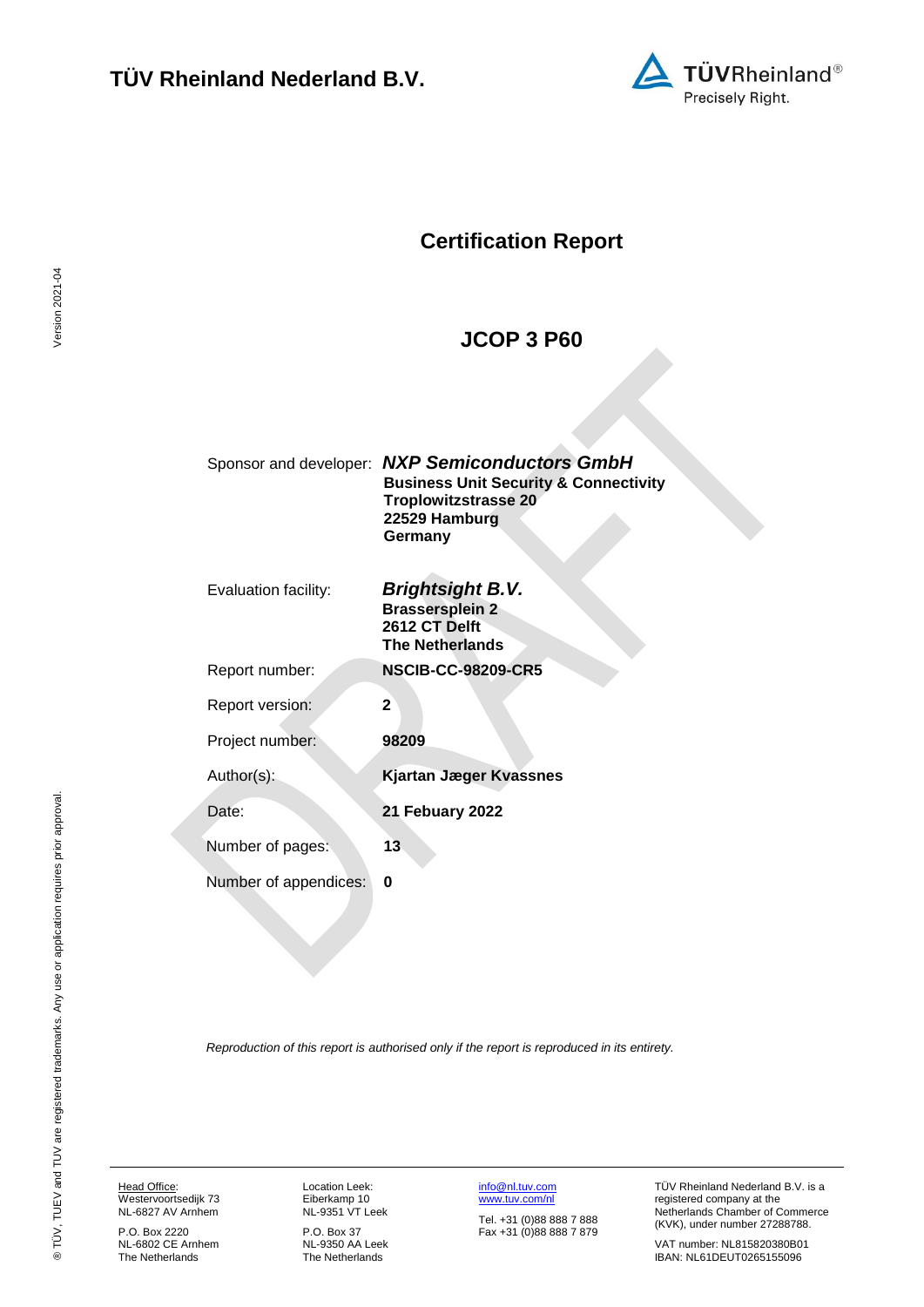

# **CONTENTS**

| <b>Foreword</b>                                                                                                                                                      | 3                                                  |
|----------------------------------------------------------------------------------------------------------------------------------------------------------------------|----------------------------------------------------|
| <b>Recognition of the Certificate</b>                                                                                                                                | 4                                                  |
| International recognition<br>European recognition                                                                                                                    | 4<br>$\overline{4}$                                |
| <b>Executive Summary</b><br>1                                                                                                                                        | 5                                                  |
| <b>Certification Results</b><br>$\mathbf{2}$                                                                                                                         | 7                                                  |
| 2.1<br>Identification of Target of Evaluation<br>2.2<br><b>Security Policy</b><br>$2.3\phantom{0}$<br>Assumptions and Clarification of Scope<br>2.3.1<br>Assumptions | $\overline{7}$<br>$\boldsymbol{7}$<br>$\bf 8$<br>8 |
| 2.3.2<br>Clarification of scope                                                                                                                                      | 8                                                  |
| Architectural Information<br>2.4<br>2.5<br>Documentation<br>2.6<br><b>IT Product Testing</b><br>2.6.1<br>Testing approach and depth                                  | 8<br>$\boldsymbol{9}$<br>10<br>10                  |
| 2.6.2<br>Independent penetration testing                                                                                                                             | 10                                                 |
| 2.6.3<br>Test configuration                                                                                                                                          | 10                                                 |
| 2.6.4<br><b>Test results</b>                                                                                                                                         | 10                                                 |
| 2.7<br><b>Reused Evaluation Results</b><br>2.8<br><b>Evaluated Configuration</b><br><b>Evaluation Results</b><br>2.9<br>2.10<br><b>Comments/Recommendations</b>      | 11<br>11<br>11<br>11                               |
| <b>Security Target</b><br>3                                                                                                                                          | 13                                                 |
| <b>Definitions</b><br>4                                                                                                                                              | 13                                                 |
| <b>Bibliography</b><br>5                                                                                                                                             | 14                                                 |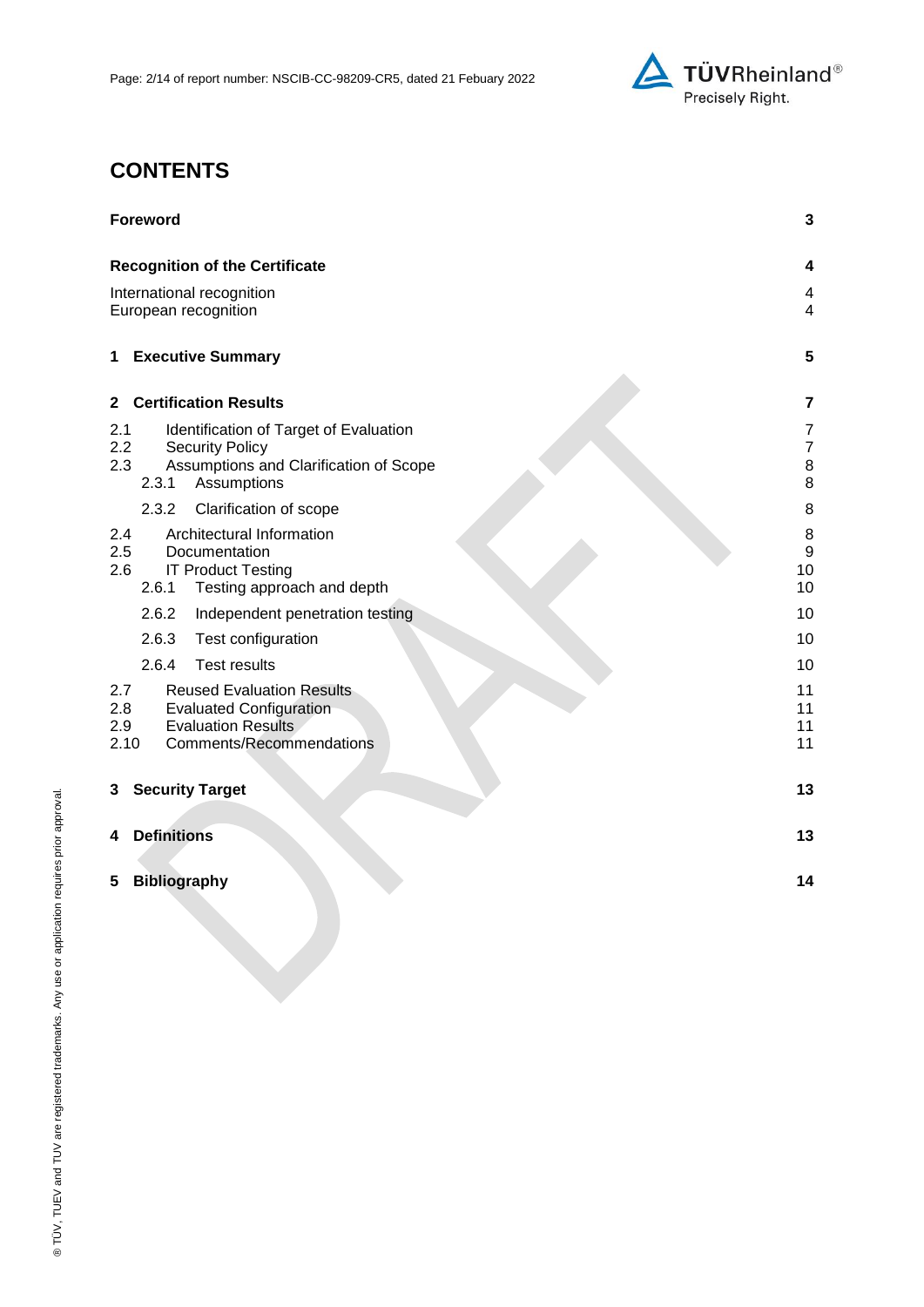

## **Foreword**

The Netherlands Scheme for Certification in the Area of IT Security (NSCIB) provides a third-party evaluation and certification service for determining the trustworthiness of Information Technology (IT) security products. Under this NSCIB, TÜV Rheinland Nederland B.V. has the task of issuing certificates for IT security products, as well as for protection profiles and sites.

Part of the procedure is the technical examination (evaluation) of the product, protection profile or site according to the Common Criteria assessment guidelines published by the NSCIB. Evaluations are performed by an IT Security Evaluation Facility (ITSEF) under the oversight of the NSCIB Certification Body, which is operated by TÜV Rheinland Nederland B.V. in cooperation with the Ministry of the Interior and Kingdom Relations.

An ITSEF in the Netherlands is a commercial facility that has been licensed by TÜV Rheinland Nederland B.V. to perform Common Criteria evaluations; a significant requirement for such a licence is accreditation to the requirements of ISO Standard 17025 "General requirements for the accreditation of calibration and testing laboratories".

By awarding a Common Criteria certificate, TÜV Rheinland Nederland B.V. asserts that the product or site complies with the security requirements specified in the associated (site) security target, or that the protection profile (PP) complies with the requirements for PP evaluation specified in the Common Criteria for Information Security Evaluation. A (site) security target is a requirements specification document that defines the scope of the evaluation activities.

The consumer should review the (site) security target or protection profile, in addition to this certification report, to gain an understanding of any assumptions made during the evaluation, the IT product's intended environment, its security requirements, and the level of confidence (i.e., the evaluation assurance level) that the product or site satisfies the security requirements stated in the (site) security target. Version 2 of this Certification Report was issued to reflect editorial corrections.

Reproduction of this report is authorised only if the report is reproduced in its entirety.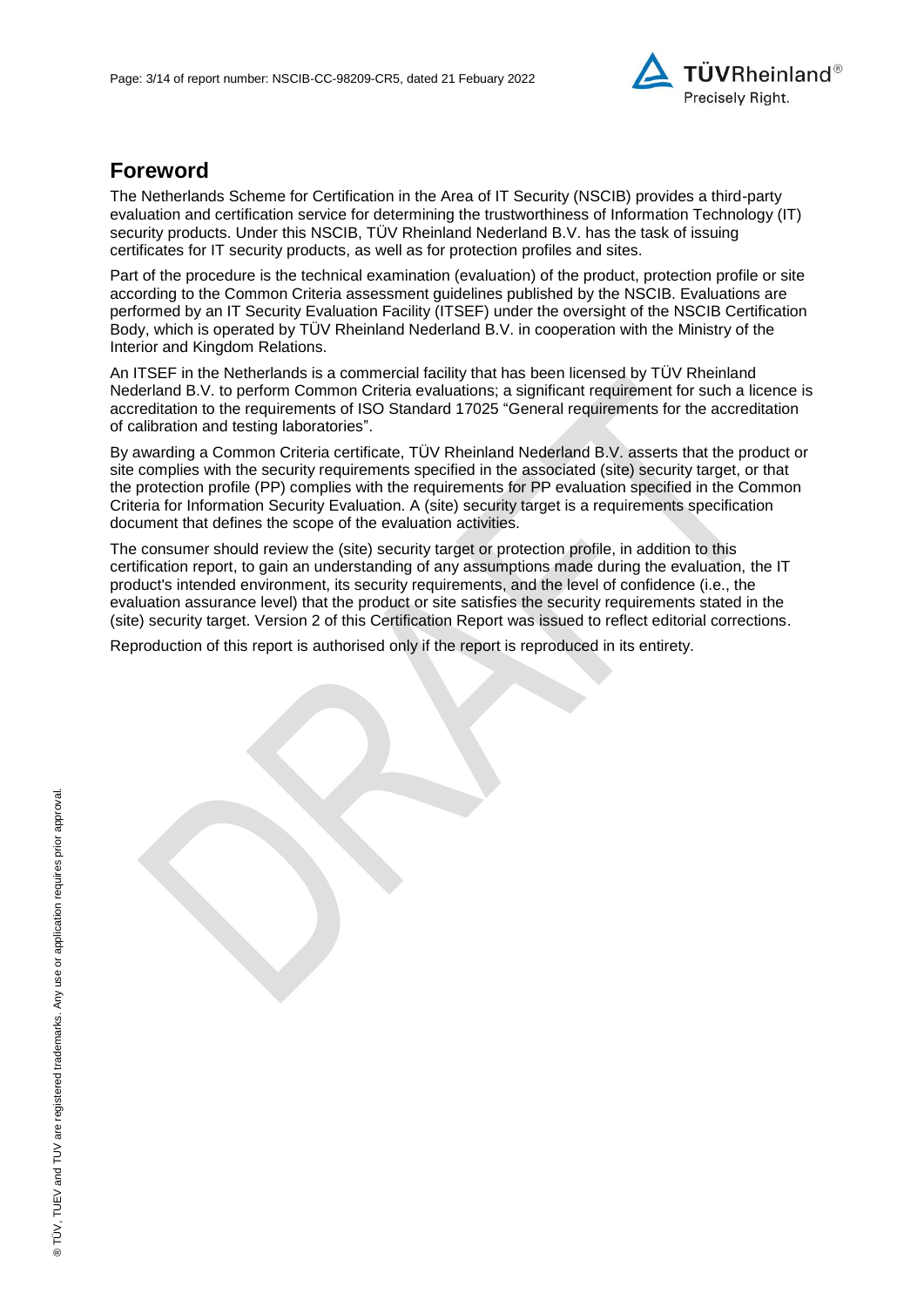

# **Recognition of the Certificate**

The presence of the Common Criteria Recognition Arrangement (CCRA) and the SOG-IS logos on the certificate indicates that this certificate is issued in accordance with the provisions of the CCRA and the SOG-IS Mutual Recognition Agreement (SOG-IS MRA) and will be recognised by the participating nations.

### **International recognition**

The CCRA was signed by the Netherlands in May 2000 and provides mutual recognition of certificates based on the Common Criteria (CC). Since September 2014 the CCRA has been updated to provide mutual recognition of certificates based on cPPs (exact use) or STs with evaluation assurance components up to and including EAL2+ALC\_FLR.

For details of the current list of signatory nations and approved certification schemes, see [http://www.commoncriteriaportal.org.](http://www.commoncriteriaportal.org/)

#### **European recognition**

The SOG-IS MRA Version 3, effective since April 2010, provides mutual recognition in Europe of Common Criteria and ITSEC certificates at a basic evaluation level for all products. A higher recognition level for evaluation levels beyond EAL4 (respectively E3-basic) is provided for products related to specific technical domains. This agreement was signed initially by Finland, France, Germany, The Netherlands, Norway, Spain, Sweden and the United Kingdom. Italy joined the SOG-IS MRA in December 2010.

For details of the current list of signatory nations, approved certification schemes and the list of technical domains for which the higher recognition applies, see [https://www.sogis.eu.](https://www.sogis.eu/)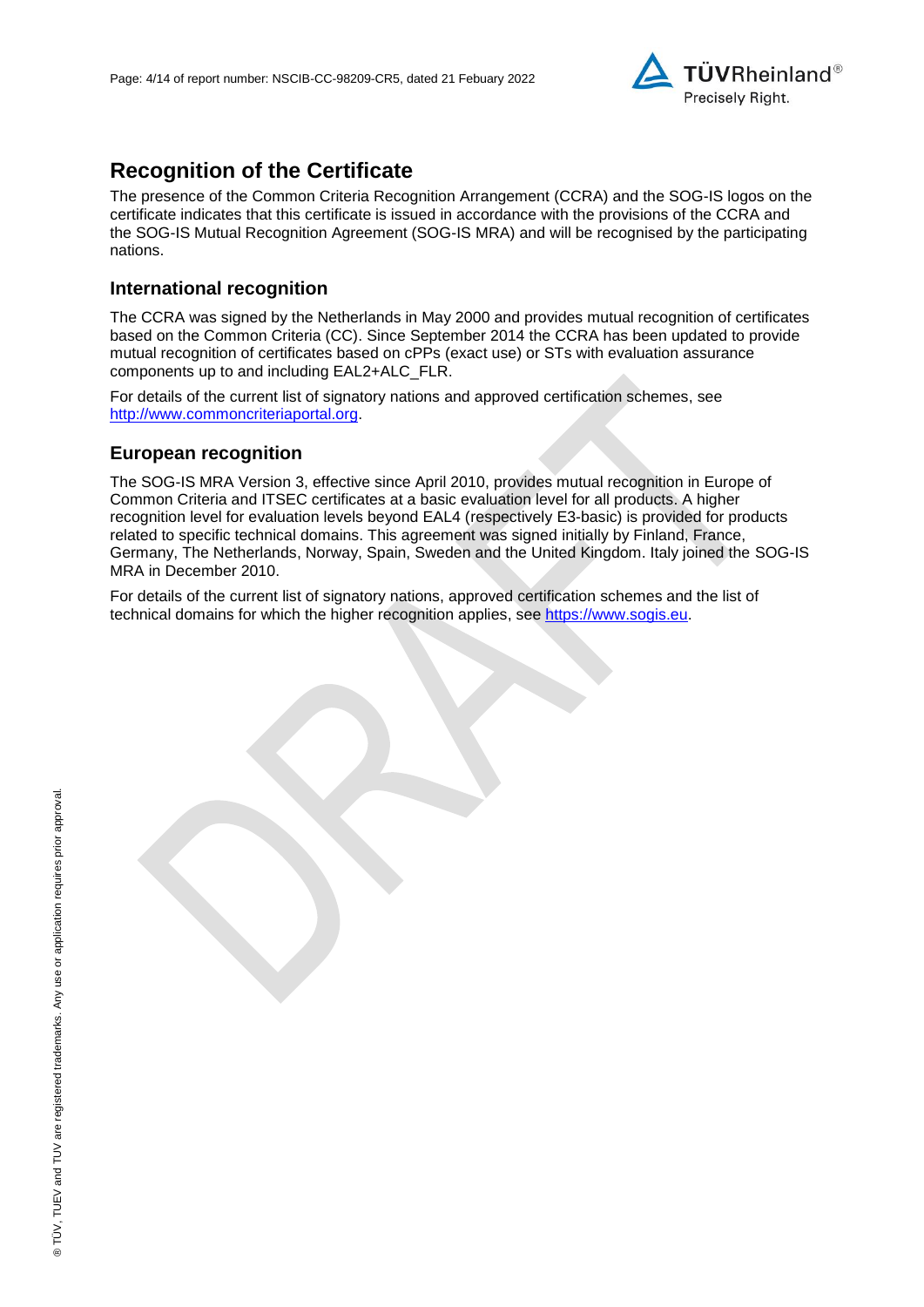<span id="page-4-1"></span>

# **1 Executive Summary**

This Certification Report states the outcome of the Common Criteria security evaluation of the [JCOP 3](#page-0-3)  [P60.](#page-0-3) The developer of the [JCOP 3 P60](#page-0-3) is [NXP Semiconductors GmbH](#page-0-4) located in Hamburg, Germany and they also act as the sponsor of the evaluation and certification. A Certification Report is intended to assist prospective consumers when judging the suitability of the IT security properties of the product for their particular requirements.

The TOE is a composite TOE, consisting of a Java Card operating system, a library which provides cryptographic functions, and an underlying platform, which is a secure microcontroller. The TOE provides Java Card 3.04 functionality with post-issuance applet loading, card content management and secure channel features as specified in Global Platform 2.2.1 including SCP03.

Cryptographic functionality includes AES, DES, Triple-DES (3DES), RSA, RSA-CRT, RSA keygeneration ECC over GF(p), ECC over GF(P) key generation, ECC over GF(p) secure point addition, and SHA-1, SHA-224, SHA-256, SHA-384, SHA-512 hash algorithms and includes MAC, CMAC and various modes of operation (e.g. ECB, CBC). Furthermore, the TOE provides random number generation according to class DRG.3 of AIS 20. It includes a configuration service for TOE configuration and patch loading purposes. The Secure Box feature allows providing native functions to applets through a Secure Box Native Library. Finally, it provides three communication protocols, i.e. ISO/IEC 7816 T=1, T=0 and ISO/IEC 14443 T=CL (contactless) over two physical interfaces (i.e. ISO/IEC 7816 and ISO/IEC 14443).

Please note that a Secure Box Native Library is not part of the TOE, the Secure Box feature however is a part of the TOE.

The TOE was evaluated initially by Brightsight B.V located in Delft, The Netherlands and was certified on 02-08-2017. The TOE was recertified on 15 January 2018 and maintained on 19 May 2018, followed by recertification on 29 November 2018 and maintenance on 29 July 2019, and a further recertification that was completed on 14 January 2020. This re-evaluation of the TOE has also been conducted by Brightsight B.V and was completed on 20 July 2021 with the approval of the ETR. The re-certification procedure has been conducted in accordance with the provisions of the Netherlands Scheme for Certification in the Area of IT Security *[NSCIB]*.

This fifth issue of the Certification Report is a result of a "recertification with major changes".

As in the previous re-certification, the major changes are the recertification of the hardware platform with changes. To the guidance, the recertification of the cryptographic library, and associated change to the TOE´s guidance and ST.

For clarity to composite evaluations and certifications, this certification report has been updated to explicitly state that the additional minor hardware configurations were removed for the underlying hardware recertification [HW-CERT].

The security evaluation reused the evaluation results of previously performed evaluations. A full, upto-date vulnerability analysis has been made, as well as renewed testing.

The scope of the evaluation is defined by the security target *[ST]*, which identifies assumptions made during the evaluation, the intended environment for the [JCOP 3 P60,](#page-0-3) the security requirements, and the level of confidence (evaluation assurance level) at which the product is intended to satisfy the security requirements. Consumers of the [JCOP 3 P60](#page-0-3) are advised to verify that their own environment is consistent with the security target, and to give due consideration to the comments, observations and recommendations in this certification report.

<span id="page-4-0"></span>The results documented in the evaluation technical report *[ETR]* <sup>1</sup> for this product provide sufficient evidence that the TOE meets the EAL5 augmented (EA[L5+](#page-4-0)) assurance requirements for the evaluated security functionality. This assurance level is augmented with ASE\_TSS.2 (TOE Summary Specification), ALC\_FLR.1 (Flaw Remediation), ALC\_DVS.2 (Sufficiency of security measures) and AVA\_VAN.5 (Advanced methodical vulnerability analysis).

l

<sup>1</sup> The Evaluation Technical Report contains information proprietary to the developer and/or the evaluator, and is not available for public review.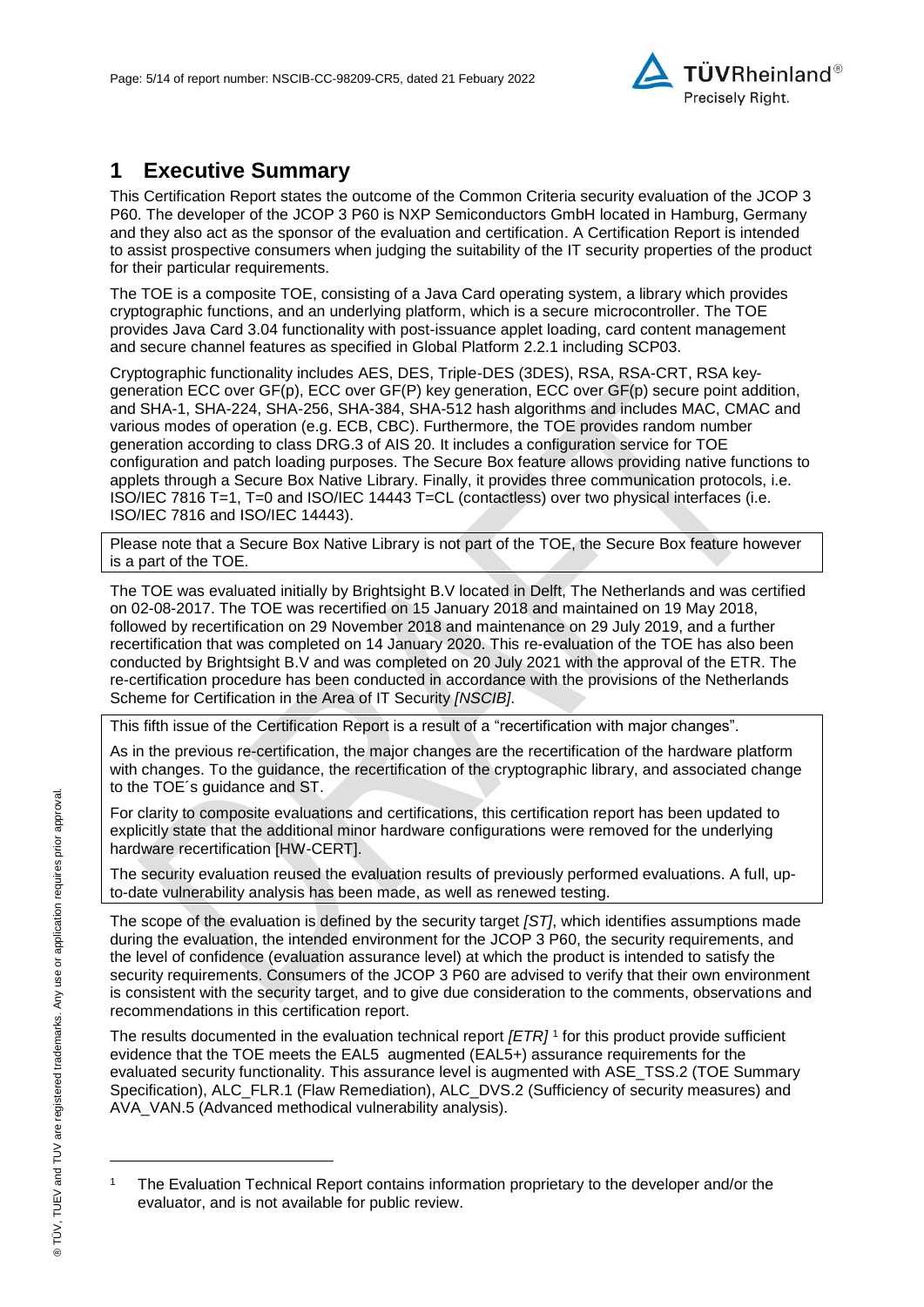

<span id="page-5-0"></span>The evaluation was conducted using the Common Methodology for Information Technology Security Evaluation, Version 3.1 Revision 5 *[CEM]* for conformance to the Common Criteria for Information Technology Security Evaluation, Version 3.1 Revision [5](#page-5-0) *[CC]* (Parts I, II and III).

TÜV Rheinland Nederland B.V., as the NSCIB Certification Body, declares that the evaluation meets all the conditions for international recognition of Common Criteria Certificates and that the product will be listed on the NSCIB Certified Products list. Note that the certification results apply only to the specific version of the product as evaluated.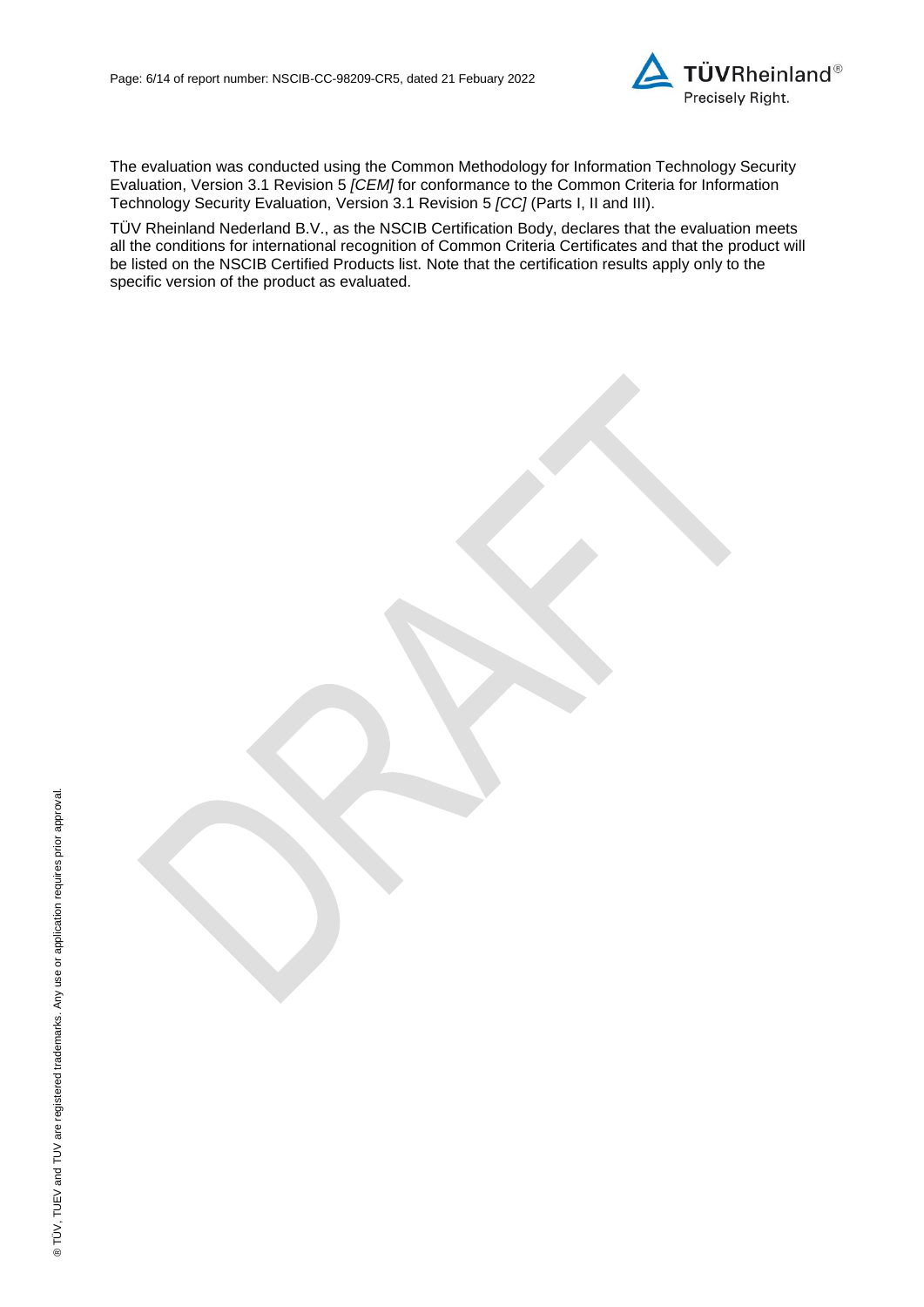

# **2 Certification Results**

## *2.1 Identification of Target of Evaluation*

The Target of Evaluation (TOE) for this evaluation is the [JCOP 3 P60](#page-0-3) from [NXP Semiconductors](#page-0-4)  [GmbH](#page-0-4) located in [Hamburg, Germany.](#page-4-1)

The TOE is comprised of the following main components:

| <b>Component type</b>    | <b>Name</b>                                                                                                    | <b>Version</b>                                              | Form<br>οf<br>delivery                 |
|--------------------------|----------------------------------------------------------------------------------------------------------------|-------------------------------------------------------------|----------------------------------------|
| Hardware<br>(platform)   | NXP Secure Smart Card Controller<br>P6022y VB                                                                  | P6022J VB $(y = J)$<br>Nameplate "9072B"<br>18 January 2016 | wafer,<br>module,<br>inlay,<br>package |
| IC dedicated<br>Software | <b>Test ROM software</b>                                                                                       | 10.1 <sub>D</sub><br>25-04-2015                             | On-Chip-<br>software                   |
|                          | Boot ROM software                                                                                              | 10.1D<br>25-04-2015                                         | On-Chip-<br>software                   |
|                          | Firmware Operating System (FOS)                                                                                | 0C.60, 04-2016<br>0C.70, 04-2016                            | On-Chip-<br>software                   |
|                          | <b>Test ROM software</b>                                                                                       | 10.1D, 25-04-2015                                           | On-Chip-<br>software                   |
|                          | Crypto Library V3.1.x on P6022y VB"<br>(NSCIB-CC-15-67206-CR3)                                                 | V3.1.2                                                      | On-Chip-<br>software                   |
| Software TOE             | OSB RC9;                                                                                                       |                                                             | On-Chip                                |
|                          | Rom Code (Platform ID): svn6521                                                                                | JxHyyy0019790400                                            | Software                               |
|                          | Patch Code (Patch ID):<br>03 00 00 00 00 00 00 00 (PL3)<br>$\circ$<br>04 00 00 00 00 00 00 00 (PL4)<br>$\circ$ |                                                             |                                        |
|                          | OSC RC9.                                                                                                       |                                                             | On-Chip                                |
|                          | ROM Code (Platform ID): svn7702                                                                                | JxHyyy0077020400                                            | Software                               |
|                          | Patch code (platform ID):<br>01 00 00 00 00 00 00 00 (PL1)<br>$\circ$                                          |                                                             |                                        |

To ensure secure usage a set of guidance documents is provided, together with the [JCOP 3 P60.](#page-0-3) For details, see section [2.5](#page-8-0) ["Documentation"](#page-8-0) of this report.

For a detailed and precise description of the TOE lifecycle, see the *[ST]*, Chapter 1.3.2.

## *2.2 Security Policy*

The TOE is a composite TOE, consisting of a Java Card smart card operating system, a library which provides cryptographic functions, and an underlying platform, which is a secure micro controller. The TOE provides Java Card 3.0.4 functions with post-issuance applet loading, card content management and secure channel features as specified in Global Platform 2.2.1 including SCP03.

Cryptographic functionality includes AES, DES, Triple-DES (3DES), RSA, RSA-CRT, RSA keygeneration, ECC over GF(p), ECC over GF(P) key generation, ECC over GF(p) secure point addition, and SHA-1, SHA-224, SHA-256, SHA-384, SHA-512 hash algorithms and includes MAC, CMAC and various modes of operation (e.g. ECB, CBC). Furthermore, the TOE provides random number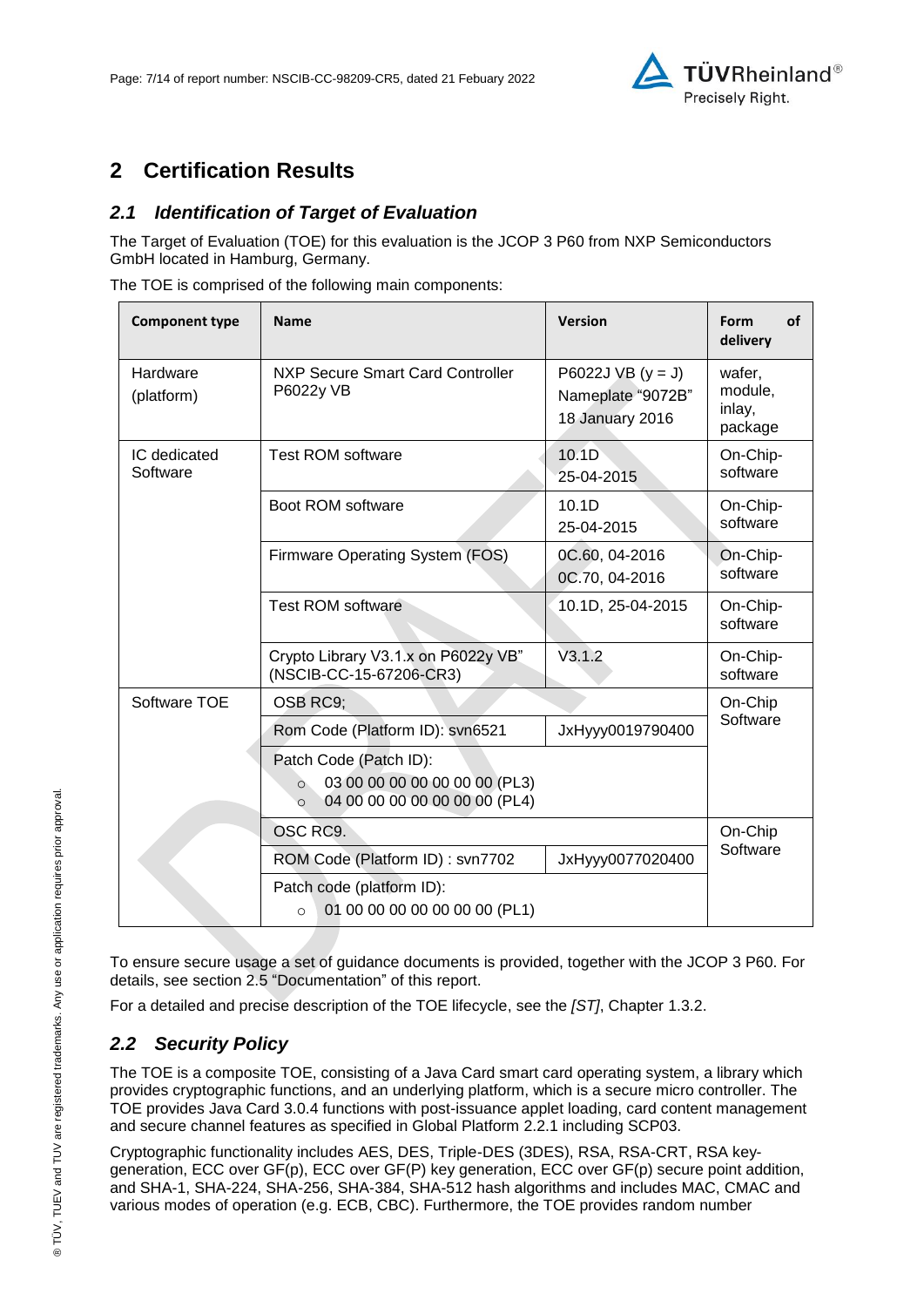

generation according to class DRG.3 of AIS 20. It includes a configuration service for TOE configuration and patch loading purposes. Finally, it provides three communication protocols, i.e. ISO/IEC 7816 T=1, T=0 and ISO/IEC 14443 T=CL (contactless) over two physical interfaces (i.e. ISO/IEC 7816 and ISO/IEC 14443).

## *2.3 Assumptions and Clarification of Scope*

#### **2.3.1 Assumptions**

The assumptions defined in the Security Target are not covered by the TOE itself. These aspects lead to specific Security Objectives to be fulfilled by the TOE-Environment. For detailed information on the security objectives that must be fulfilled by the TOE environment, see section 5.2 of the *[ST]*.

#### **2.3.2 Clarification of scope**

The evaluation did not reveal any threats to the TOE that are not countered by the evaluated security functions of the product.

Note that a Secure Box Native Library is not part of the TOE, the Secure Box feature however is a part of the TOE.

## *2.4 Architectural Information*

The architecture of the TOE is as follows:



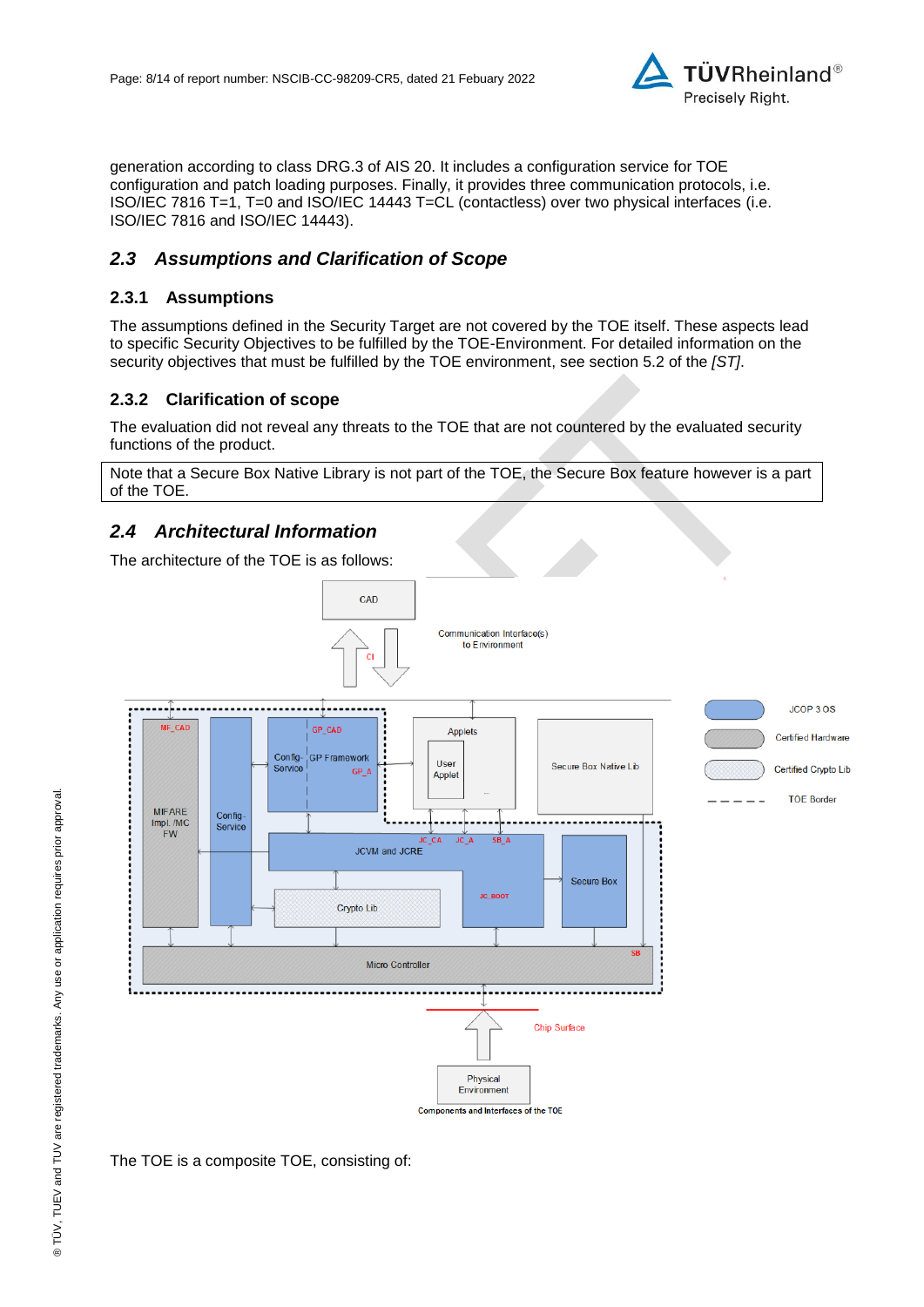

- **Hardware** "NXP Secure Smart Card Controller P6022y VB including IC dedicated software" used as evaluated platform [HW-CERT], where only the P6022J VB (y=J) configuration os allowed for this TOE.
- **Cryptographic Library** "Crypto Library V3.1.x on P6022y VB" built upon this hardware platform [CL-CERT], where only the V3.1.2 version is allowed for this TOE.
- **Operating System** "JCOP OS" built upon this hardware platform and using the crypto library as follows:
	- o "svn6521", or
	- o "svn7702"
- **Patch code** as follows:
	- $\circ$  For "svn6521": "03 00 00 00 00 00 00 00 (PL3)" or "04 00 00 00 00 00 00 00 (PL4)"
	- $\circ$  For "svn7702": "01 00 00 00 00 00 00 00 (PL1)"

The TOE is a Jaca Card (version 3.0.4) smart card allowing post-issuance of applications using the Global Platform (version 2.2.1) framework. It includes a configuration service for TOE configuration and patch loading purposes. Please note that HMAC is not supported. The Secure Box feature allows providing native functions to applets through a Secure Box Native Library. Please note that a secure box Native Library is not part of the TOE, the Secure Box feature is however part of the TOE. The MIFARE and FIDO U2F related functionality is not part of the evaluation.

## <span id="page-8-0"></span>*2.5 Documentation*

The following documentation is provided with the product by the developer to the customer:

| <b>Type</b>               | <b>Name</b>                                                                 | <b>Version</b> | Date       |
|---------------------------|-----------------------------------------------------------------------------|----------------|------------|
| Electronic<br>Document    | User Guidance and Administrator Manual                                      | 3.6            | 26-05-2021 |
| Electronic<br>Document    | ES_JCOP 3 SECID P60 CS (OSB) Errata Sheet                                   | 2.6            | 26-05-2021 |
| <b>Product Data Sheet</b> | SmartMX2 family P6022y VB Secure high-<br>performance smart card controller | 3.6            | 22-08-2019 |
| Electronic<br>Document    | HW Wafer and delivery specification                                         | 3.3            | 12-07-2019 |

#### **For EMV and Secure ID Use Cases:**

#### **For Fingerprint and Token Use Cases:**

| <b>Type</b>                  | <b>Name</b>                                                                 | <b>Version</b> | Date         |
|------------------------------|-----------------------------------------------------------------------------|----------------|--------------|
| Electronic<br>Document       | User Guidance and Administrator Manual                                      | 1.8            | $05-02-2021$ |
| Electronic<br>Document       | ES JCOP3 SECID P60 Errata Sheet                                             | 1.1            | 25-05-2021   |
| <b>Product Data</b><br>Sheet | SmartMX2 family P6022y VB Secure high-<br>performance smart card controller | 3.6            | 22-08-2019   |
| Electronic<br>Document       | HW Wafer and delivery specification                                         | 3.3            | 12-07-2019   |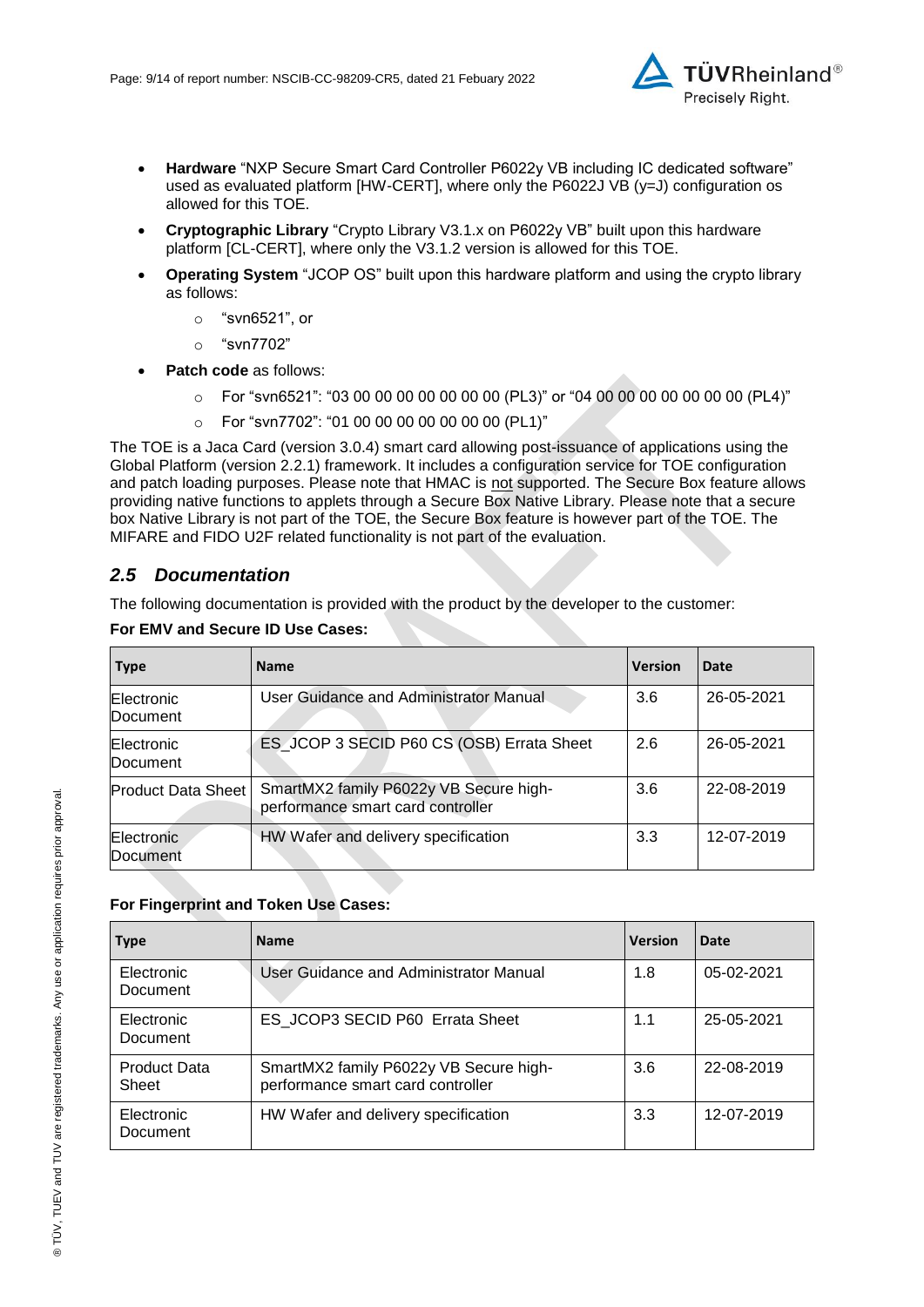

## *2.6 IT Product Testing*

Testing (depth, coverage, functional tests, independent testing): The evaluators examined the developer's testing activities documentation and verified that the developer has met their testing responsibilities.

#### **2.6.1 Testing approach and depth**

The developer performed extensive testing on functional specification, subsystem and module level. All parameter choices were addressed at least once. All boundary cases identified were tested explicitly, and additionally the near-boundary conditions were covered probabilistically. The testing was largely automated using industry standard and proprietary test suites. Test scripts were used extensively to verify that the functions return the expected values.

The underlying hardware and crypto-library test results are extendable to composite evaluations, because the underlying platform is operated according to its guidance and the composite evaluation requirements are met.

For the testing performed by the evaluators, the developer provided samples and a test environment. The evaluators reproduced a selection of the developer tests, as well as a small number of test cases designed by the evaluator.

#### **2.6.2 Independent penetration testing**

The evaluator independent penetration testing were conducted according to the following testing approach:

- When evaluating the evidence in the classes ASE, ADV and AGD, the evaluator considers whether potential vulnerabilities can already be identified due to the TOE type and/or specified behaviour in such an early stage of the evaluation.
- For ADV\_IMP a thorough implementation representation review is performed on the TOE. During this attack oriented analysis, the protection of the TOE is analysed using the knowledge gained from all previous evaluation classes. This results in the identification of (additional) potential vulnerabilities. For this step, analysis will be performed according to the attack methods in [JIL-AM]. An important source for assurance in this step is the technical report [ETRfC-HW] and [ETRfC-CL] of the underlying platform.
- All potential vulnerabilities are analysed using the knowledge gained from all evaluation classes and information from the public domain. A judgment was made on how to assure that these potential vulnerabilities are not exploitable. The potential vulnerabilities are addressed by penetration testing, a guidance update or in other ways that are deemed appropriate.
- During the re-certification, the vulnerability analysis was re-assessed. This showed that part of the test results was outdated. To address this, a number of representative tests have been performed to provide assurance and validate outdated tests

The total test effort expended by the evaluators was 10 weeks. During that test campaign, 25% of the total time was spent on Perturbation attacks, 50% on side-channel testing, and 25% on logical tests.

#### **2.6.3 Test configuration**

The TOE was tested in the following configurations:

- OS: JCOP 3 P60 Platform ID: "JxHyyy0019790400", Patch ID: "03 00 00 00 00 00 00 00"
- OS: JCOP 3 P60 Platform ID: "JxHyyy0077020400", Patch ID: "01 00 00 00 00 00 00 00"

#### **2.6.4 Test results**

The testing activities, including configurations, procedures, test cases, expected results and observed results are summarised in the *[ETR]*, with references to the documents containing the full details.

The developer's tests and the independent functional tests produced the expected results, giving assurance that the TOE behaves as specified in its *[ST]* and functional specification.

No exploitable vulnerabilities were found with the independent penetration tests.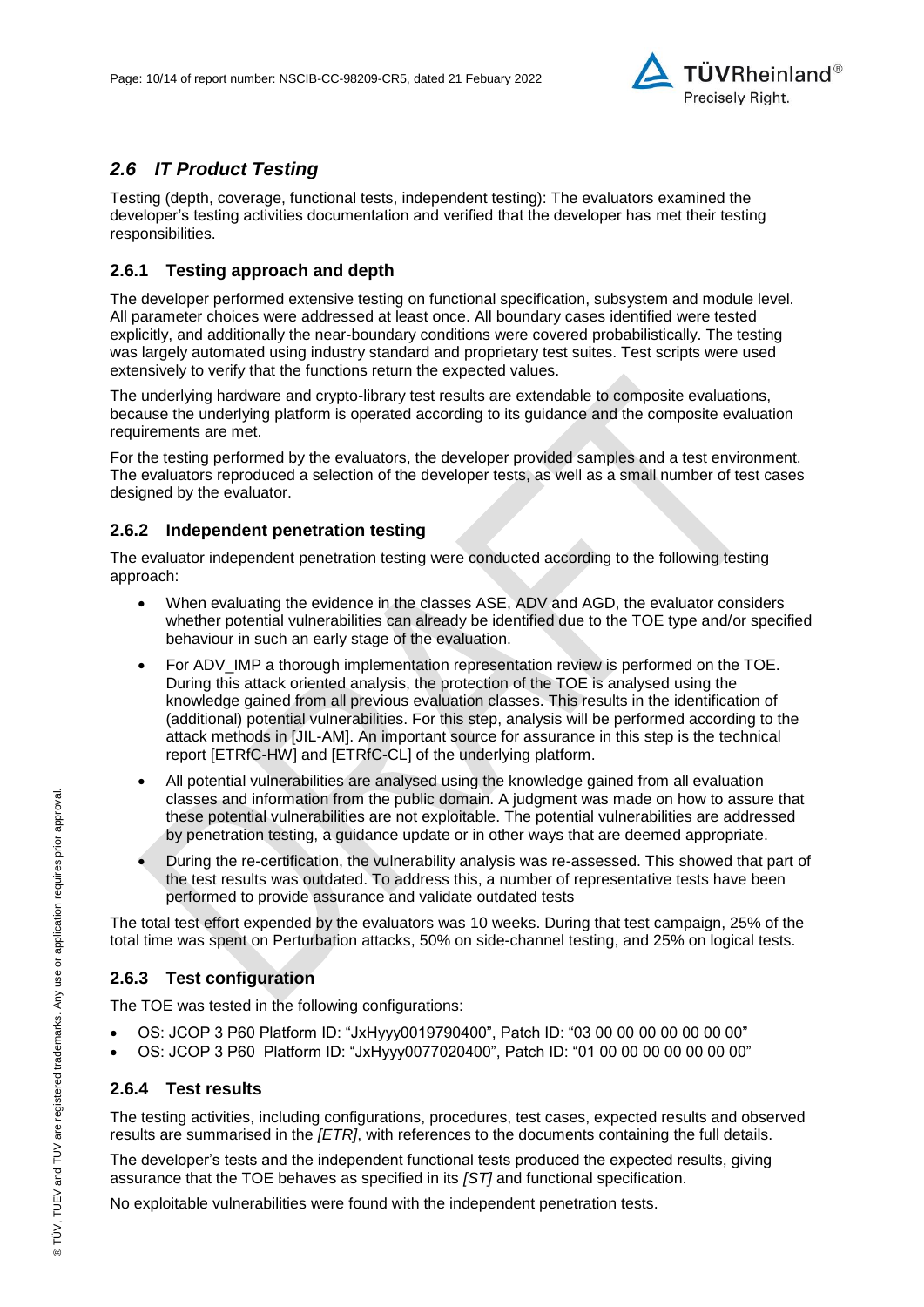

The algorithmic security level of cryptographic functionality has not been rated in this certification process, but the current consensus on the algorithmic security level in the open domain, i.e., from the current best cryptanalytic attacks published, has been taken into account.

The strength of the implementation of the cryptographic functionality has been assessed in the evaluation, as part of the AVA\_VAN activities. These activities revealed that for some cryptographic functionality the security level could be reduced from an algorithmic security level above 100 bits to a practical remaining security level lower than 100 bits. The remaining security level still exceeds 80 bits, so this is considered sufficient. Therefore, no exploitable vulnerabilities were found with the independent penetration tests.

For composite evaluations, please consult the *[ETRfC]* for details.

### *2.7 Reused Evaluation Results*

This is a re-certification. Documentary evaluation results of the earlier version of the TOE have been reused, but vulnerability analysis and penetration testing has been renewed.

Sites involved in the development and production of the hardware platform and Crypto library where re-used by composition

There has been extensive reuse of the ALC aspects for the sites involved in the development and production of the TOE, by use of four STAR reports.

- o NXP Semiconductors Hamburg
- o NXP Semiconductors Austria GmbH Styria
- o NXP Bangalore
- o NXP Glasgow 2

#### *2.8 Evaluated Configuration*

The TOE is defined uniquely by its name and version number [JCOP 3 P60](#page-0-3) as described in the identification part of this report.

#### *2.9 Evaluation Results*

The evaluation lab documented their evaluation results in the *[ETR]*, which references an ASE Intermediate Report and other evaluator documents. To support composite evaluations according to *[CCDB-2007-09-01]* a derived document *[ETRfC]* was provided and approved. This document provides details of the TOE evaluation that must be considered when this TOE is used as platform in a composite evaluation.

The verdict of each claimed assurance requirement is "**Pass**".

Based on the above evaluation results the evaluation lab concluded the [JCOP 3 P60,](#page-0-3) to be **CC Part 2 extended, CC Part 3 conformant**, (check ST compliance claim) and to meet the requirements of **EAL [5](#page-4-0) augmented with AVA\_VAN.5, ALC\_DVS.2, ASE\_TSS.2 and ALC\_FLR.1**. This implies that the product satisfies the security requirements specified in Security Target *[ST]*.

The Security Target claims 'strict' conformance to the Protection Profile *[PP]*.

#### *2.10 Comments/Recommendations*

The user guidance as outlined in section [2.5](#page-8-0) ["Documentation"](#page-8-0) contains necessary information about the usage of the TOE. Certain aspects of the TOE's security functionality, in particular the countermeasures against attacks, depend on accurate conformance to the user guidance of both the software and the hardware part of the TOE. There are no particular obligations or recommendations for the user apart from following the user guidance. Please note that the documents contain relevant details concerning the resistance against certain attacks.

In addition, all aspects of assumptions, threats and policies as outlined in the Security Target not covered by the TOE itself must be fulfilled by the operational environment of the TOE.

The customer or user of the product shall consider the results of the certification within his system risk management process. For the evolution of attack methods and techniques to be covered, the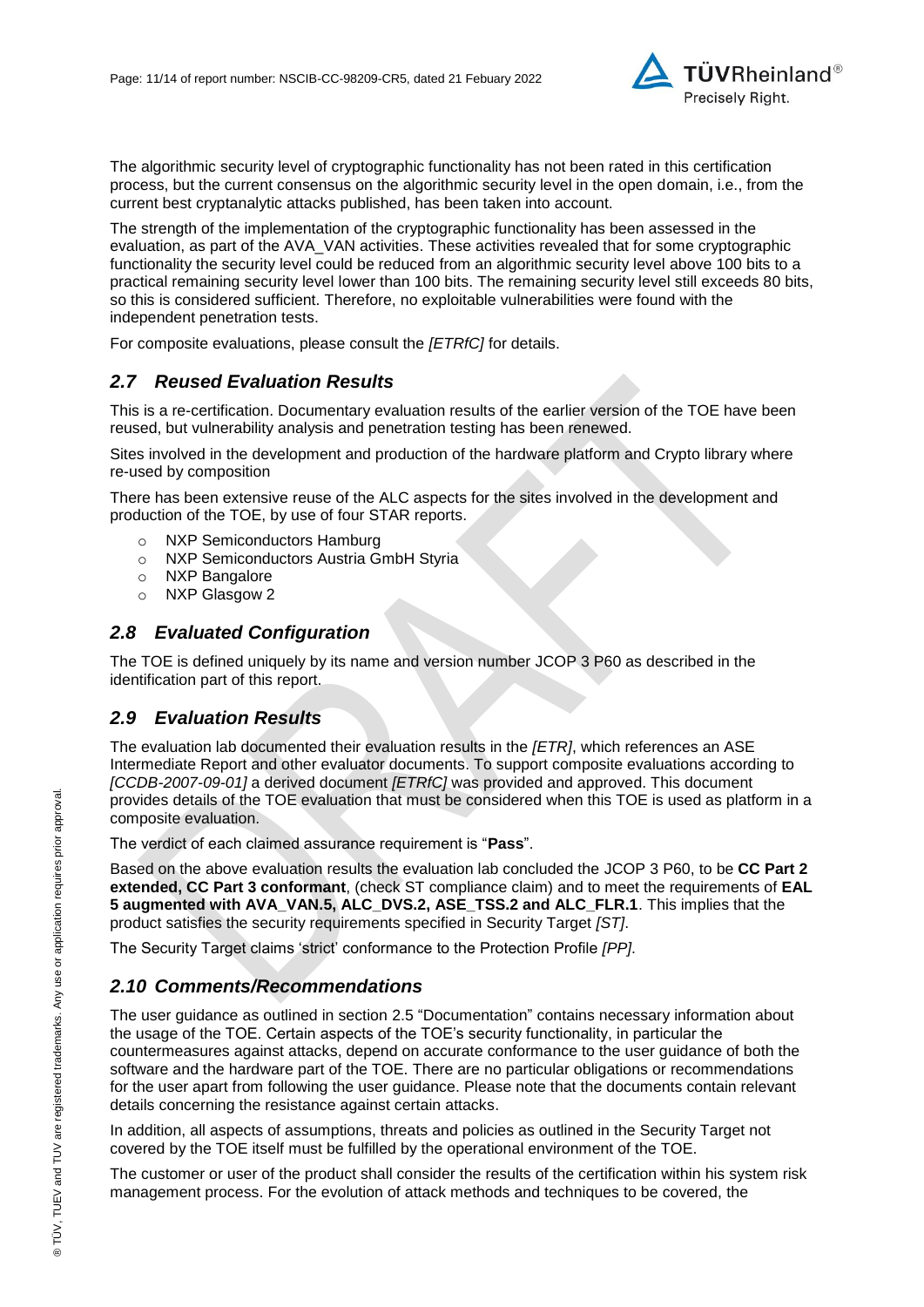

customer should define the period of time until a re-assessment for the TOE is required and thus requested from the sponsor of the certificate.

The strength of the cryptographic algorithms and protocols was not rated in the course of this evaluation. This specifically applies to the following proprietary or non-standard algorithms, protocols and implementations:

• MIFARE and FIDO U2F support (as there are no security claims)

Not all key sizes specified in the *[ST]* have sufficient cryptographic strength to satisfy the AVA\_VAN.5 "high attack potential". To be protected against attackers with a "high attack potential", appropriate cryptographic algorithms with sufficiently large cryptographic key sizes shall be used (references can be found in national and international documents and standards).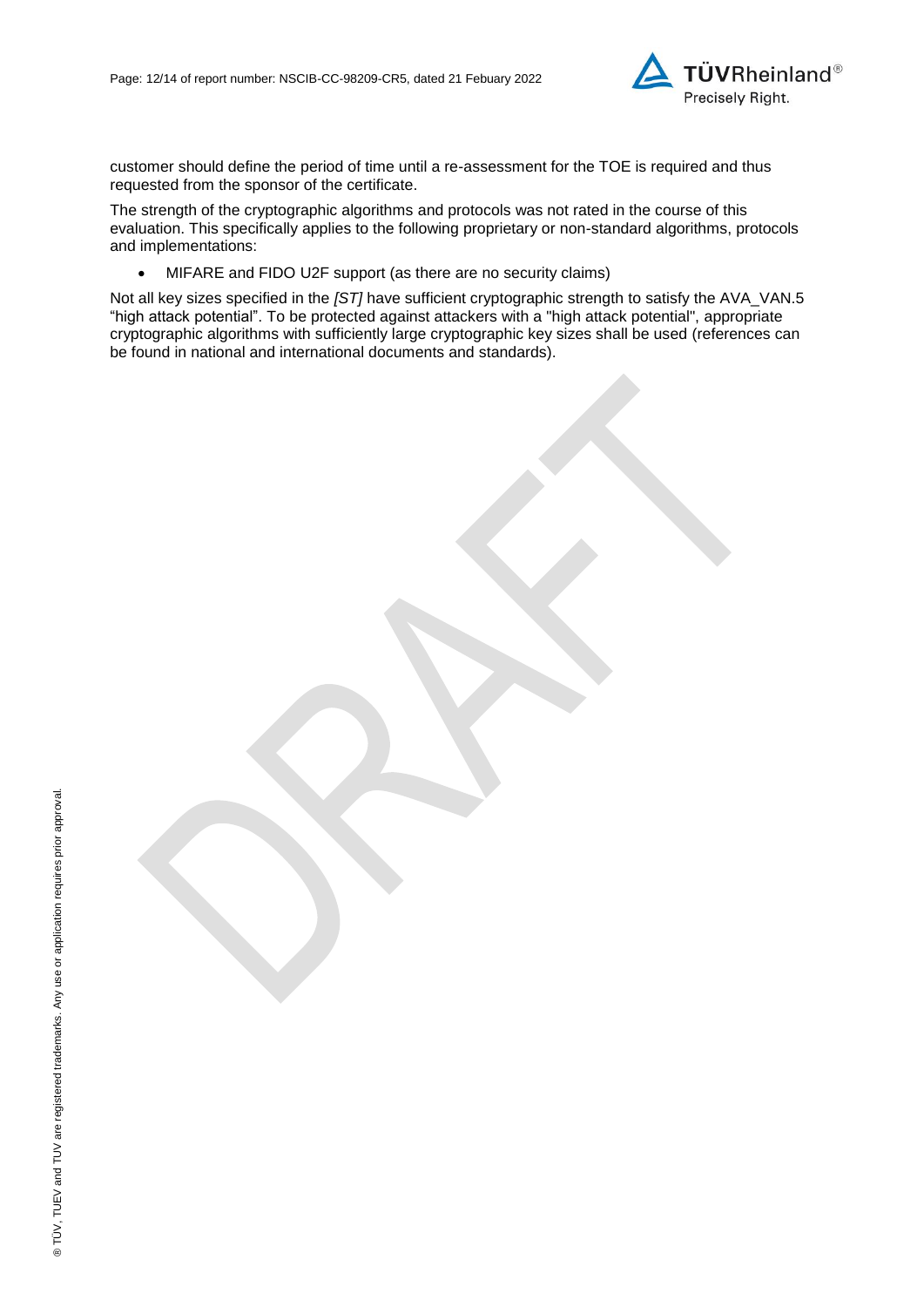

# **3 Security Target**

The [JCOP 3 P60 Security target, Rev. 4.3, 10 June 2021](#page-13-0) *[ST]* is included here by reference.

Please note that, to satisfy the need for publication, a public version *[ST-lite]* has been created and verified according to *[ST-SAN]*.

# **4 Definitions**

This list of acronyms and definitions contains elements that are not already defined by the CC or CEM:

 $\mathcal{L}$ 

| AES          | <b>Advanced Encryption Standard</b>                                |
|--------------|--------------------------------------------------------------------|
| <b>CBC</b>   | Cipher Block Chaining (a block cipher mode of operation)           |
| CBC-MAC      | Cipher Block Chaining Message Authentication Code                  |
| <b>DES</b>   | Data Encryption Standard                                           |
| <b>DFA</b>   | <b>Differential Fault Analysis</b>                                 |
| <b>ECB</b>   | Electronic Code Book (a block-cipher mode of operation)            |
| <b>ECC</b>   | <b>Elliptic Curve Cryptography</b>                                 |
| <b>ECDH</b>  | Elliptic Curve Diffie-Hellman algorithm                            |
| <b>ECDSA</b> | Elliptic Curve Digital Signature Algorithm                         |
| <b>EMA</b>   | <b>Electromagnetic Analysis</b>                                    |
| IC           | <b>Integrated Circuit</b>                                          |
| IT           | <b>Information Technology</b>                                      |
| <b>ITSEF</b> | <b>IT Security Evaluation Facility</b>                             |
| JIL          | Joint Interpretation Library                                       |
| <b>MAC</b>   | <b>Message Authentication Code</b>                                 |
| <b>NSCIB</b> | Netherlands Scheme for Certification in the area of IT<br>Security |
| <b>PACE</b>  | Password Authenticated Connection Establishment                    |
| <b>PKI</b>   | Public Key Infrastructure                                          |
| PP.          | <b>Protection Profile</b>                                          |
| <b>RMI</b>   | Remote Method Invocation                                           |
| <b>RNG</b>   | <b>Random Number Generator</b>                                     |
| <b>RSA</b>   | Rivest-Shamir-Adleman Algorithm                                    |
| <b>SHA</b>   | Secure Hash Algorithm                                              |
| SPA/DPA      | Simple/Differential Power Analysis                                 |
| <b>TRNG</b>  | <b>True Random Number Generator</b>                                |